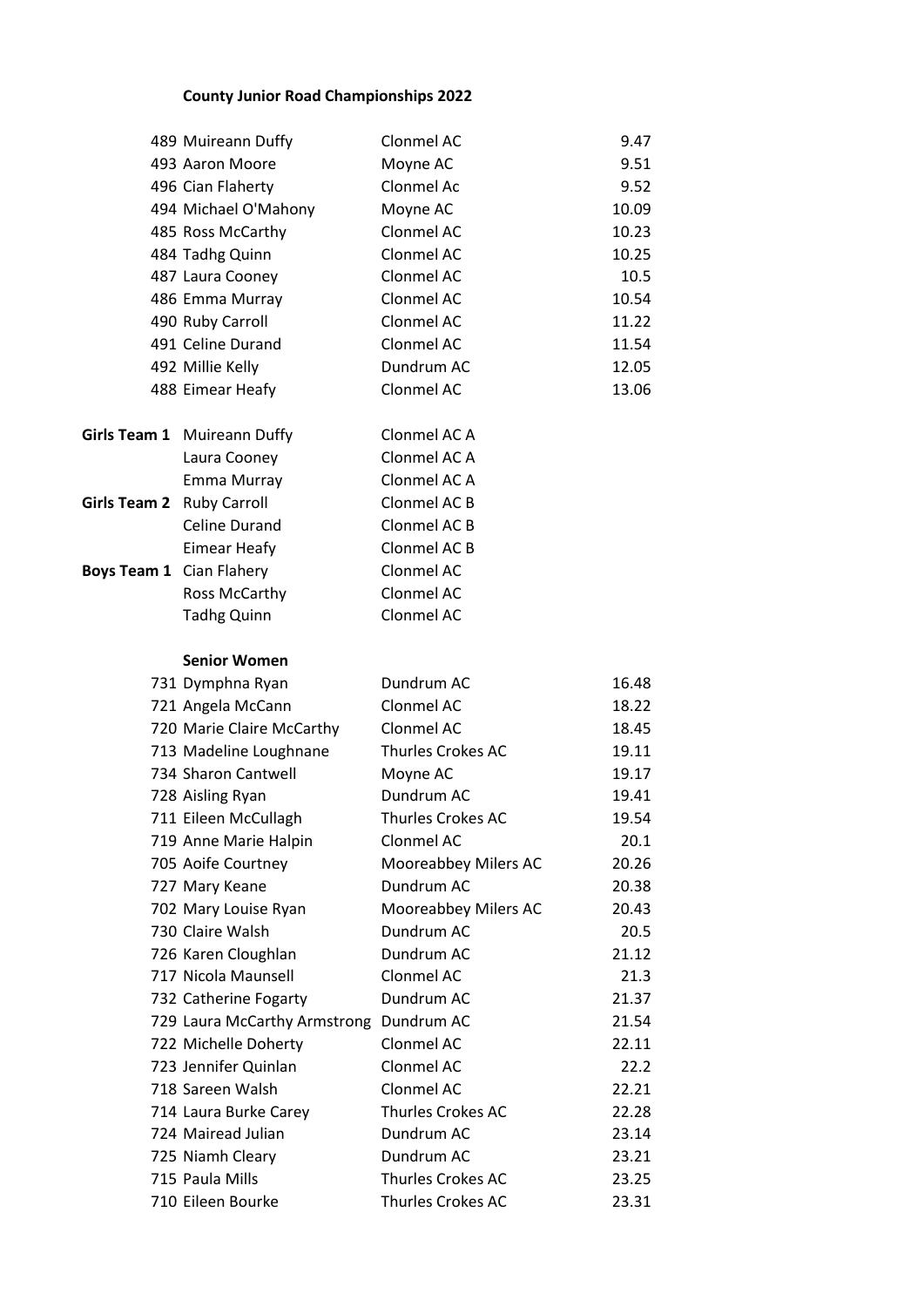|            | 709 Martina Ryan                        | Thurles Crokes AC     | 23.33     |
|------------|-----------------------------------------|-----------------------|-----------|
|            | 716 Marina Quinlan                      | Clonmel AC            | 24.53     |
|            | 706 Patricia Ryan                       | Mooreabbey Milers AC  | 25.41     |
|            | 703 Davena Flynn                        | Mooreabbey Milers AC  | 27.39     |
|            | 707 Aine Morrissey                      | Mooreabbey Milers AC  | 33.21     |
|            | 704 Bridget Ryan Kiely                  | Mooreabbey Milers AC  | 33.43     |
|            | 700 Toni Crowe                          | Mooreabbey Milers AC  | 35.47     |
| Ladies A 1 | Angela McCann                           | Clonmel AC A          | 13 points |
|            | Marie Claire McCarthy                   |                       |           |
|            | Anne Marie Halpin                       |                       |           |
|            | 2 Dymphna Ryan                          | Dundrum AC A          | 17 points |
|            | Aisling Ryan                            |                       |           |
|            | Mary Keane                              |                       |           |
|            | 3 Madeline Loughnane                    | Thurles Crokes AC A   | 31 points |
|            | Eileen McCullagh                        |                       |           |
|            | Laura Burke Carey                       |                       |           |
|            | 4 Mooreabbey Milers AC A                |                       | 47 points |
| Ladies B 1 | Claire Walsh                            | Dundrum AC B          | 40 points |
|            | Karen Coughlan                          |                       |           |
|            | Catherine Fogarty                       |                       |           |
|            | 2 Nicola Maunsell                       | Clonmel AC B          | 49 points |
|            | Michelle Doherty                        |                       |           |
|            | Jennifer Quinlan                        |                       |           |
|            | 3 Laura McCarthy Armstrong Dundrum AC C |                       | 59 points |
|            | Mairead Julian                          |                       |           |
|            | Niamh Cleary                            |                       |           |
|            | 4 Thurles Crokes B                      |                       | 72 points |
|            | 5 Mooreabbey Milers AC B                |                       | 87 points |
|            | <b>Senior Men</b>                       |                       |           |
|            | 838 Evan Fitzgerald                     | Clonmel AC            | 31.19     |
|            | 819 Kevin Moore                         | Dundrum AC            | 31.22     |
|            | 839 Paul Minogue                        | Clonmel AC            | 32.29     |
|            | 809 Mossy Bracken                       | Moycarkey Coolcroo AC | 32.51     |
|            | 830 John Fitzgibbon                     | Thurles Crokes AC     | 33.21     |
|            | 802 Ben Coughlan                        | Mooreabbey Milers AC  | 33.22     |
|            | 834 Dermot Gorman                       | Carrick On Suir AC    | 34.31     |
|            | 807 Paddy Cummins                       | Moycarkey Coolcroo AC | 35.05     |
|            | 817 Martin Keane                        | Dundrum AC            | 35.31     |
|            | 815 Eamonn Morrissey                    | Dundrum AC            | 36.34     |
|            | 846 Conor Fleming                       | Clonmel AC            | 36.47     |
|            | 800 Thomas Mulcahy                      | Mooreabbey Milers AC  | 37.06     |
|            | 845 Dermot Logue                        | Clonmel AC            | 37.25     |
|            | 833 Keith Fraher                        | Carrick On Suir AC    | 37.37     |
|            | 805 Willie O'Donoghue                   | Mooreabbey Milers AC  | 37.47     |
|            | 831 Liam Shanahan                       | Thurles Crokes AC     | 37.55     |
|            | 810 Shane Mullaney                      | Moycarkey Coolcroo AC | 28.47     |
|            | 824 Michael Carey                       | Templemore AC         | 38.52     |
|            | 832 Eugene O'Keeffe                     | Carrick On Suir AC    | 39.3      |